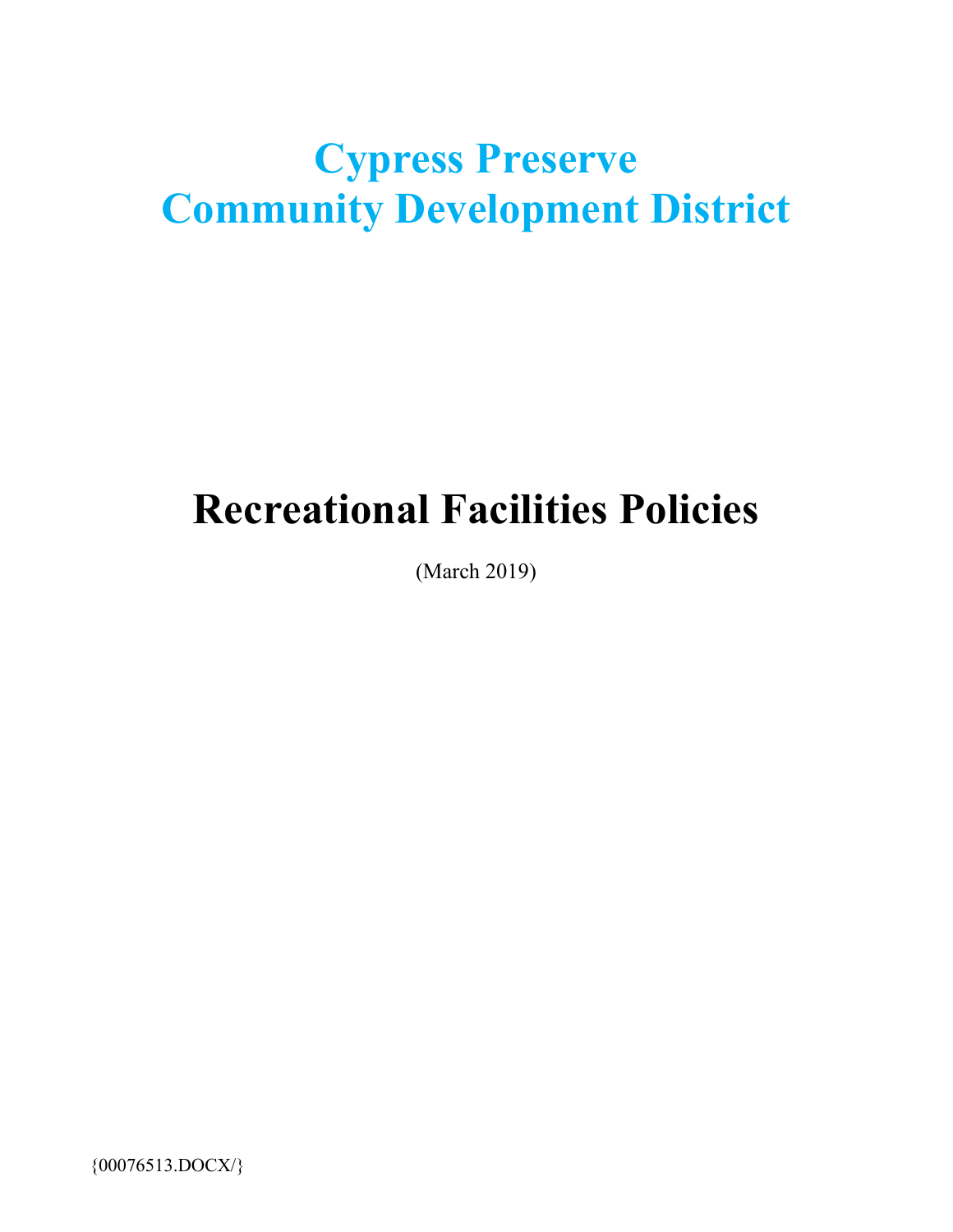# **Definitions**

**"Board"** – shall mean the District's Board of Supervisors.

**"District"** – shall mean the Cypress Preserve Community Development District.

**"District Manager"** – shall mean the professional management company with which the District has contracted to provide management services to the District.

**"Guest"** – shall mean any individual who is invited and must be accompanied to use the Recreational Facilities by a Resident, Non-Resident Member, or Renter.

**"Non-Resident Member"** – shall mean any individual not owning or renting property in the District who has paid the Non-Resident Annual User Fee to the District for use of the Recreational Facilities.

**"Patron"** – shall mean Residents, Guests, Non-Resident Members, and Renters, including and members of the households of any of the foregoing, who are eighteen (18) years of age and older.

**"Recreational Facilities"** – shall mean the properties and areas owned by the District intended for recreational use, including but limited to, the Pool, Playground, and Dog Park together with its appurtenant facilities and areas.

**"Renter"** – shall mean any tenant residing in a Resident's home pursuant to a valid rental or lease agreement, or any person who rents certain portions or spaces of the Recreational Facilities for specified events pursuant to the approval of the District staff.

**"Resident"** – shall mean any person, spouse or registered domestic partner of a person or family owning property within the District.

## **Enforcement of Policies**

The Board, the District Manager, and any District staff shall have full authority to enforce these policies. However, the District Manager shall have the authority to waive strict application of any of these policies when prudent, necessary, or in the best interest of the District and its Patrons. Such a temporary waiver of any policy by the District Manager shall not constitute a continuous, ongoing waiver of said policy, and the District Manager reserves the right to enforce all of these polices at any time.

## **Use of Recreational Facilities at Your Own Risk**

Patrons are welcome to enjoy the Recreational Facilities at their own risk and pursuant to the District's rules and policies. The District does not provide on-site staff dedicated for the purpose of monitoring the use of the Recreational Facilities or safety of the Patron. The District will not accept responsibility for any injuries from the use of the Recreational Facilities or damage or theft of personal property.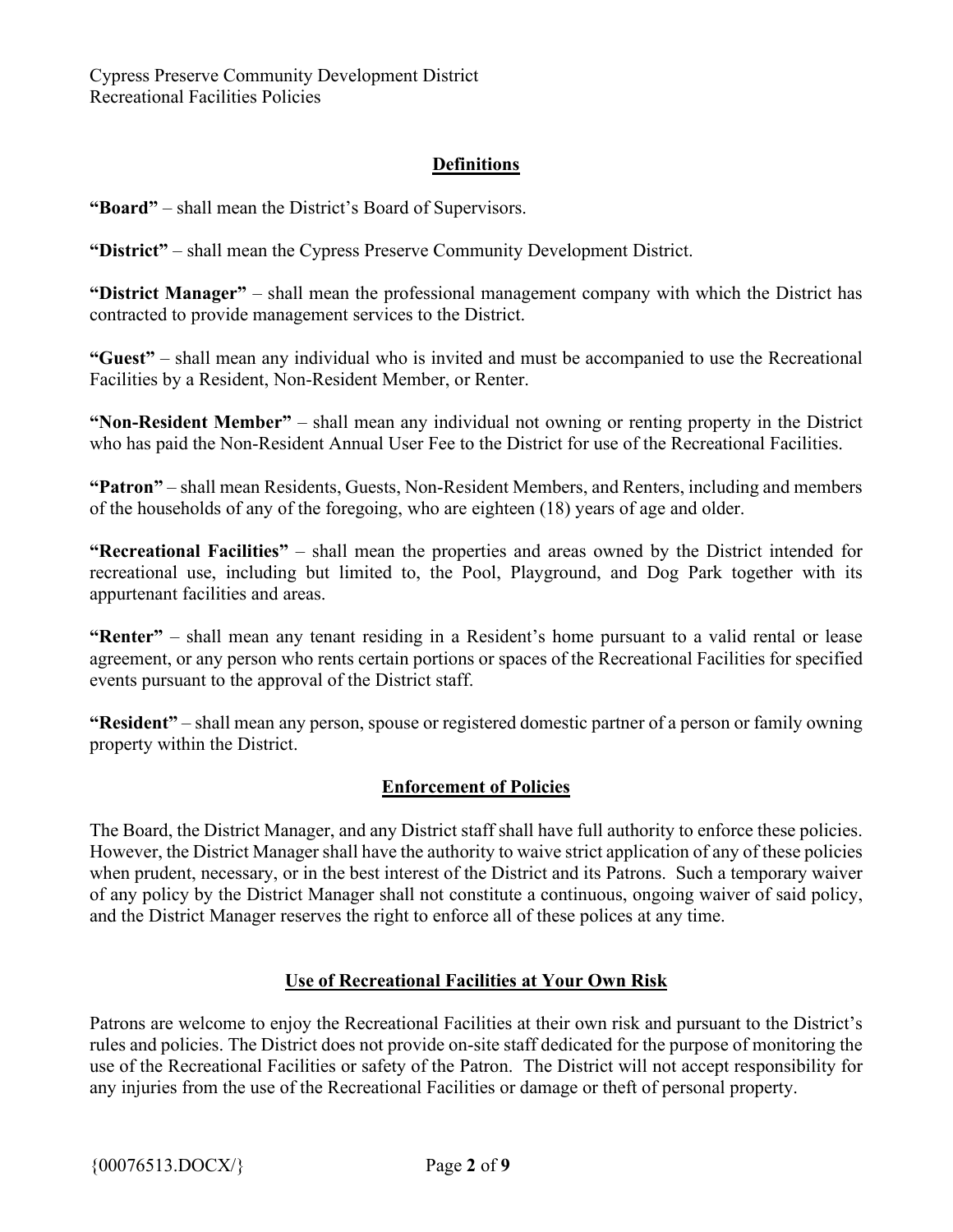# *Persons interested in using the Recreational Facilities are encouraged to consult with a physician prior to commencing a physical fitness program.*

## **General Policies**

- 1. The Board reserves the right to amend, modify, or delete, in part or in their entirety, these policies at a duly-noticed Board meeting, However, in order to change or modify rates or fees beyond any increases that may be specifically allowed for by the District's rules and regulations, the Board must hold a duly-noticed public hearing.
- 2. All Patrons shall abide by and comply with any and all federal, state and local laws and ordinances while present at or utilizing the Recreational Facilities and shall ensure that any minor for whom they are responsible also complies with the same.
- 3. All Patrons using the Recreational Facilities are expected to conduct themselves in a responsible, courteous, respectful, and safe manner, in compliance with all District policies, and rules governing the Recreational Facilities. Violation of the District's Policies and/or misuse or destruction of Recreational Facilities equipment may result in the suspension or termination of privileges with respect to the offending Patron in accordance with the policies set forth herein.
- 4. The Recreational Facilities is available for use by Patrons during normal operating hours to be established and posted by the District.
- 5. Patrons are responsible for any damage they or their Guests cause to District property and will be responsible for the costs associated with repairing the damage.
- 6. Patrons are responsible for any and all actions taken by any of their Guests. Violation by a Guest of any of these policies as set forth by the District could result in loss of the privileges and/or membership of that Patron.
- 7. All Patrons may be required to present a valid government issued identification card in order to gain access to the Recreational Facilities.
- 8. Vehicles must be parked in designated areas. Vehicles must not be parked on grass lawns, in any way which blocks the normal flow of traffic or in any way that limits the ability of emergency service workers to respond to situations. The District Manager reserves the right to waive this parking restriction in the event overflow parking is needed for a large event.
- 9. Fireworks of any kind are not permitted anywhere at or in the Recreational Facilities or adjacent areas; however, notwithstanding this general prohibition, the Board may approve the use of fireworks over a body of water.
- 10. Only District contractors, vendors, or authorized personnel are allowed in the service areas of the Recreational Facilities.
- 11. Except for District contractors, vendors, or authorized personnel, no watercrafts of any kind are allowed in any District stormwater ponds.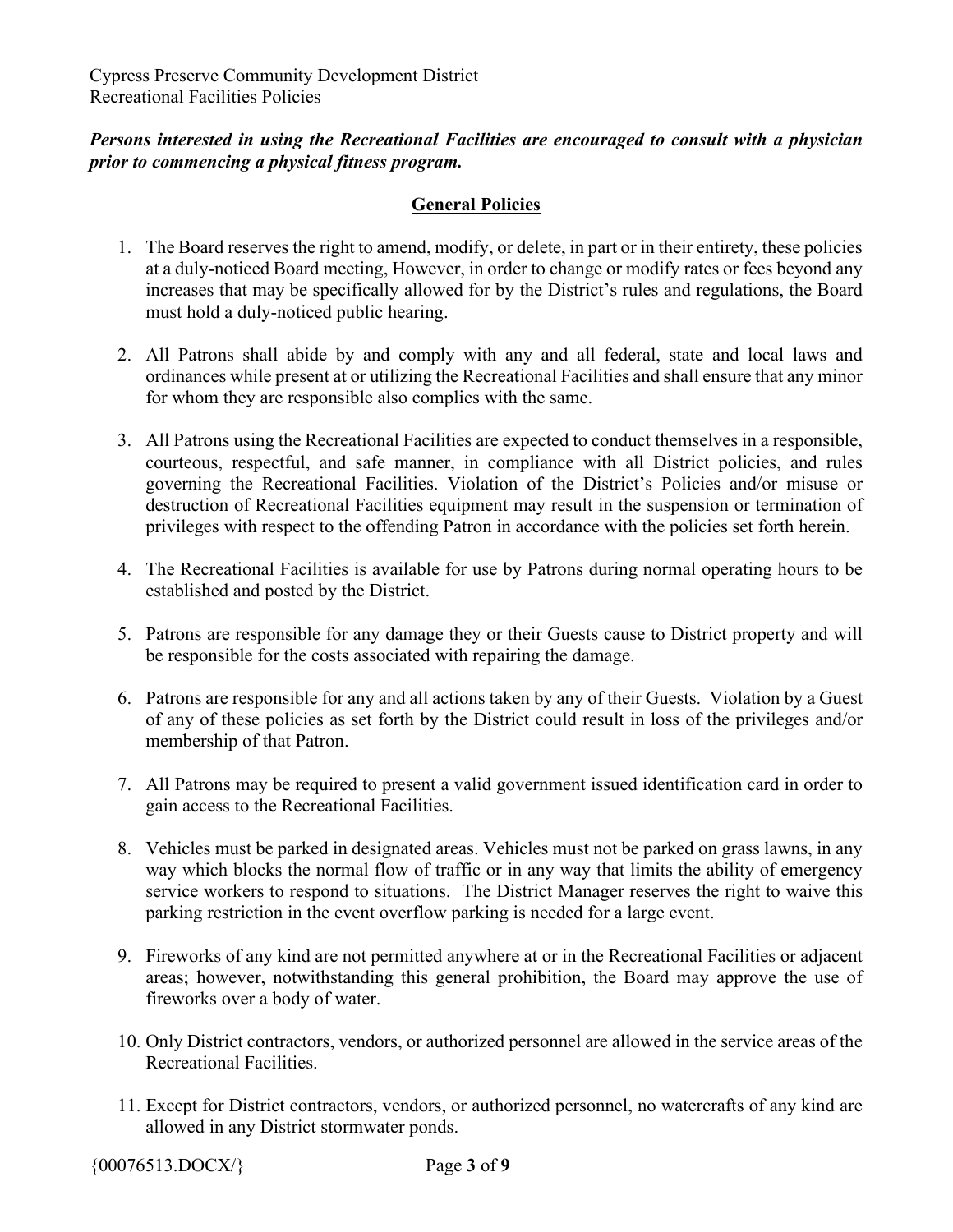Cypress Preserve Community Development District Recreational Facilities Policies

- 12. No fishing or swimming is permitted in any District stormwater ponds.
- 13. Audio or Video playing devices must be kept at reasonable volumes.
- 14. Off-road motorbikes/vehicles are prohibited on all property owned, maintained and operated by the District including, but not limited to, the Recreational Facilities.
- 15. No signage or advertisements shall be posted or circulated within the Recreational Facilities property or other District property.
- 16. The Recreational Facilities shall not be used for commercial purposes without written permission from the District Manager. The term "commercial purposes" shall mean those activities which involve, in any way, the provision of goods or services for compensation or advertising.
- 17. The District Manager reserves the right to authorize all programs and activities, including the number of participants, usage of equipment and supplies etc., at the Recreational Facilities, except usage and rental fees that have been established by the Board. The District Manager also has the right to authorize management sponsored events and programs to better serve the Patrons, and to reserve any Recreational Facilities for said events (if the schedule permits) and to collect revenue for those services provided. This includes, but is not limited to, various athletic events, cultural programs and social events. Should the District be entitled to any of these revenues based on its established rental or usage fees, the District Manager will be required to compensate the District accordingly.
- 18. For any emergencies, please call 911. Afterwards please report all emergencies and injuries to the District Manager.

## **Designation of Renter to Use Resident's Membership Privileges**

- 1. Residents who rent or lease out their home shall have the right to designate the Renter of their home as the beneficial users of the Resident's membership privileges for purposes of Recreational Facilities use.
- 2. A Renter who is designated as the beneficial user of the Resident's membership shall be entitled to the same rights and privileges to use the Recreational Facilities as a Resident. If the Resident does not designate the Renter as a beneficial user of the Resident's membership privileges, the Renter will be required to pay the Non-Resident Annual User Fee to acquire a membership, unless that Renter is a Guest.
- 3. During the period when a Renter is designated as the beneficial user of the membership, the Resident shall not be entitled to use the Recreational Facilities with respect to that membership.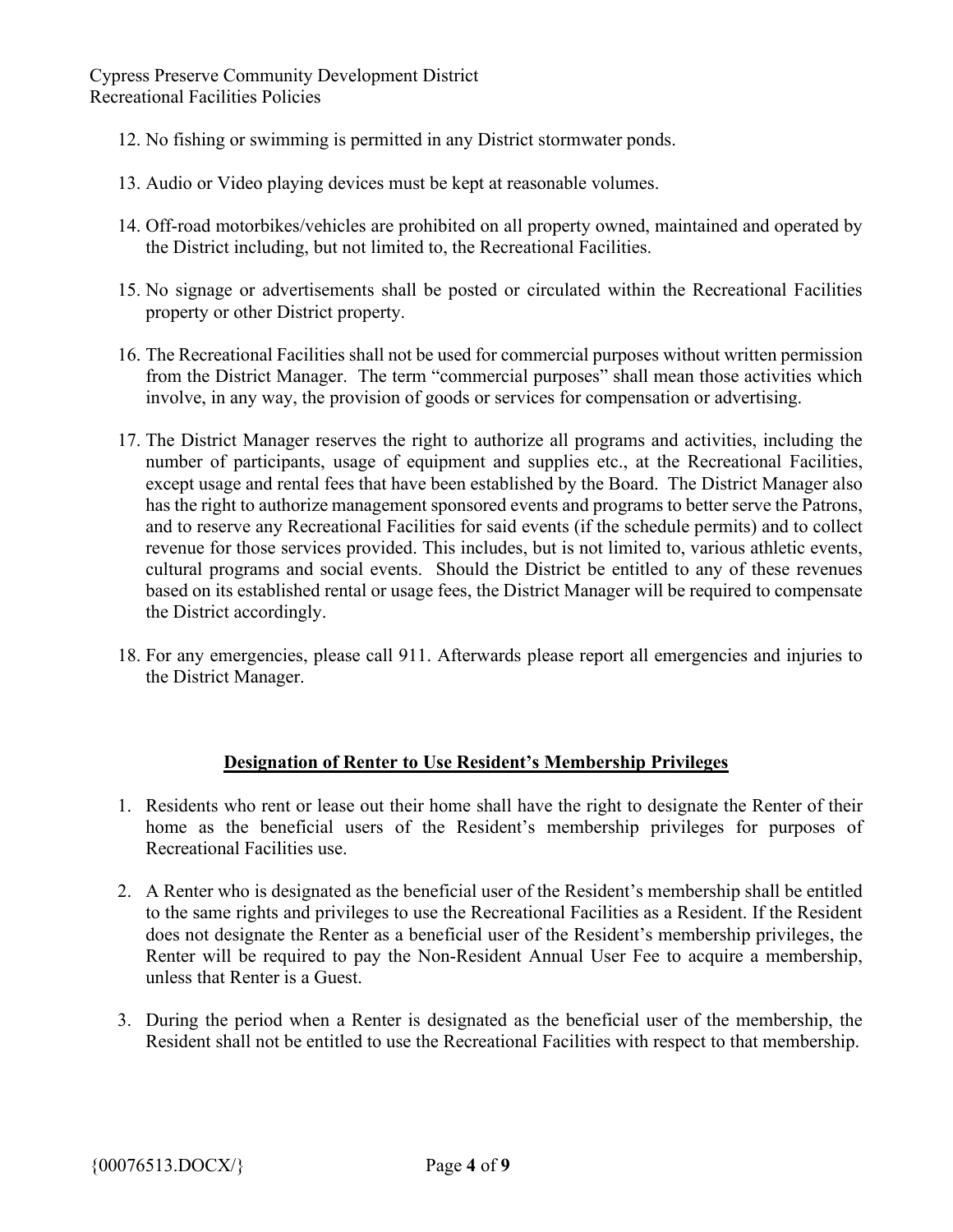# **Pool Policies**

- 1. There is no lifeguard on duty.
- 2. Children under the age of 15 years old must be supervised by a Patron
- 3. No one should use the pool during inclement weather (especially when lightning is present).
- 4. Proper swimwear is required. Loose clothing, especially with strings, is prohibited.
- 5. Children under 3 years of age and those who are not reliably toilet trained, must wear rubber lined swim diapers and a swimsuit over the swim diaper.
- 6. NO Private parties or decorations are allowed on the pool deck or pool area.
- 7. No glass containers are permitted in the fenced pool area.
- 8. No Food or Beverages are permitted in the pool or on the wet deck.
- 9. Patrons should shower before entering the pool.
- 10. Pool Furniture should not be removed from the fenced pool area or placed in the pool.
- 11. No profanity, harassment, diving, running, rough housing, chicken fighting, or horseplay is permitted.
- 12. No skates, skateboards, scooters, or bicycles are permitted within the fenced pool area.
- 13. No more than 7 total persons can be brought by any Patron household at any time.

# **Playground Policies**

- 1. Children under the age of 15 years old must be supervised by a Patron
- 2. All children must remain in the sight of parents/guardians.
- 3. All children are expected to play cooperatively with other children.
- 4. Proper footwear and clothing is required. Loose clothing, especially with strings, is prohibited.
- 5. Mulch must not be picked up, thrown, or kicked for any reason.
- 6. No food, drinks or gum are permitted at the playground.
- 7. No glass containers are permitted at the playground.
- 8. No jumping off from any climbing bar or platform.
- 9. Profanity, rough-housing, and disruptive behavior are prohibited.

# **Dog Park Policies**

- 1. Children under the age of 15 years old must be supervised by a Patron
- 2. Patrons are legally responsible for their dogs and injuries caused by them.
- 3. Dogs are required to wear a basic flat buckle collar or harness with identification tags at all times.
- 4. Patrons must clean up after their dogs and immediately fill any holes their dogs dig.
- 5. Dogs showing aggression towards people may be removed from the dog park.
- 6. Dogs using the dog park must be at least 4 months old.
- 7. Dogs must never be left unattended.
- 8. Children must be under constant supervision.
- 9. Dogs "in heat" will not be allowed inside the dog park.
- 10. Dogs must be leashed before entering and leaving the dog park.
- 11. Except for treats, no food is allowed inside the dog park.
- 12. Dogs are the only type animals permitted in dog park.
- 13. Violators will be subject to removal from the dog park and suspension of privileges.
- 14. Dogs must be under voice command at all times.
- 15. No glass containers are permitted at the Dog Park.
- 16. Profanity, rough-housing, and disruptive behavior are prohibited.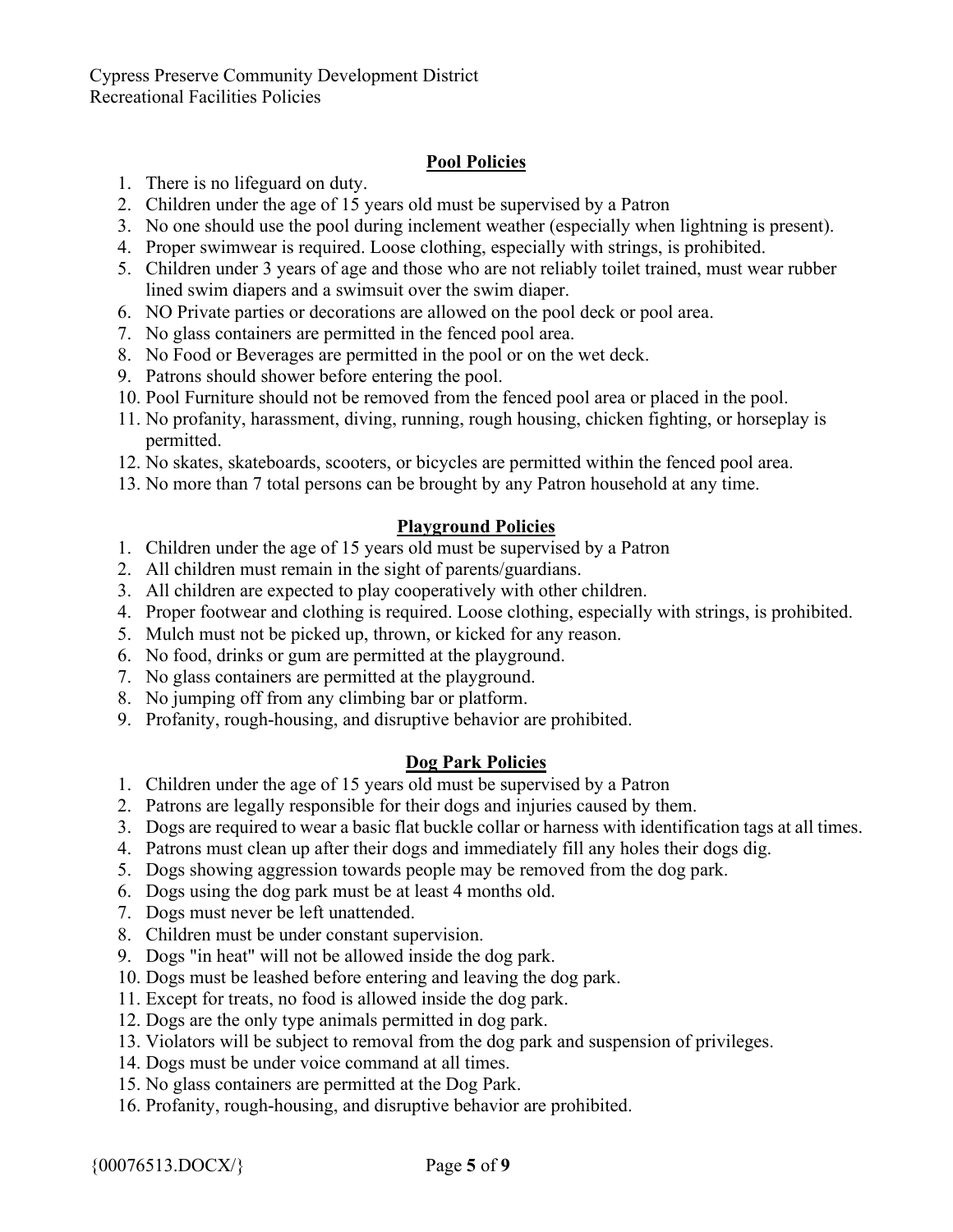Cypress Preserve Community Development District Recreational Facilities Policies

## **Access Cards for the Use of the Pool**

- 1. The District operates an access system for entry into the District's Pool to ensure that only Patrons and their Guests enjoy the pool.
- 2. The current owners of a home in the District will be issued 2 initial Access Cards at no charge. If the current owners sell their property, then they may transfer their Access Cards to the purchaser of their home. If no transfer is made, then the new owners may purchase an Access Card from the District for a non-refundable fee of \$25.00 per card.
- 3. Renters who have proof of a valid rental agreement will be issued Access Cards after they pay the District a non-refundable fee of \$25.00 per Access Card.
- 4. There is a \$25.00 non-refundable fee to replace a lost Access Card or to purchase an additional Access Card. No more than 4 Access Cards (issued to those 18 years or older) may be held by any Patron's household at any time.
- 5. Under no circumstance should a Patron provide their Access Cards to another person to allow them to utilize the Pool. To obtain an Access Card, proof of residence (Driver's License, State ID, utility bill or a vehicle registration) is required.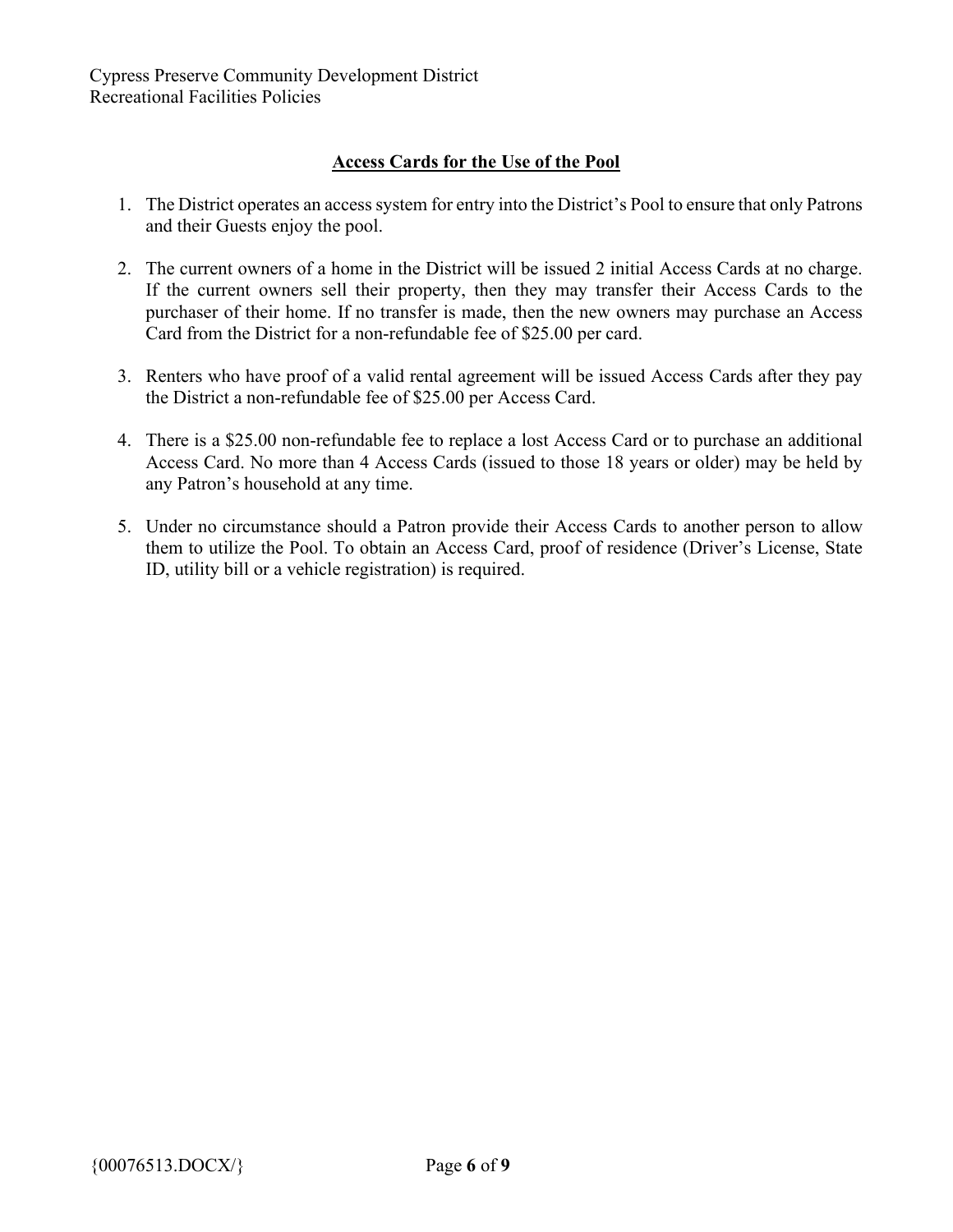Cypress Preserve Community Development District Recreational Facilities Policies

#### **Suspension and Termination of Privileges**

- 1. **Violations.** The privileges of a Patron to use the Recreational Facilities may be suspended or terminated if the Patron engages in any of the following behavior:
	- a. Submits false information on any application for use of the Recreational Facilities.
	- b. Permits the unauthorized use of an Access Card.
	- c. Exhibits unsatisfactory behavior or appearance.
	- d. Fails to pay fees or assessments owed to the District in a proper and timely manner.
	- e. Fails to abide by any policies or rules established for the use of the Recreational Facilities.
	- f. Treats the District's supervisors, contractors, or other representatives, or other Patrons, in an unreasonable or abusive manner.
	- g. Damages or destroys District property.
	- h. Engages in conduct that is improper or likely to endanger the welfare, safety, harmony or reputation of the District, or its supervisors, staff, facility management, contractors, or other representatives, or other Patrons.
- 2. **Documentation of Violations.** The District Manager shall record all violations, including repeat violations, on written incident reports and shall include the date, time, name of the parties involved, and nature of the violation. The District Manager shall file such report with the District Manager within 24 hours of the incident. The District Manager shall maintain all records in accordance with public record laws.

#### 3. **Suspension by the District Manager**

- a. The District Manager, may at any time suspend a Patron's privileges to use the Recreational Facilities for committing any of the violations outlined above.
- b. The District Manager shall ask the Patron to leave the Recreational Facilities immediately, and shall call local law enforcement for assistance if the Patron fails to comply with the request.
- c. Such suspension shall be for a maximum period of 30 consecutive days.
- d. In determining the length of any suspension, the District Manager, shall take into account the nature of the conduct and any prior violations.

#### 4. **Appeal of Suspension**

- a. A Patron subject to a suspension may appeal the suspension to the District's Board by filing a written request for an appeal, which written request shall be immediately sent to the District's Chairperson with a copy to the District Manager.
- b. The filing of a request for an appeal shall not result in the stay of the suspension.
- c. The District shall consider the appeal at its next Board meeting and shall provide reasonable notice to the Patron of the Board meeting where the appeal will be considered.
- d. At that meeting, the Board shall allow the Patron to appear and present statements and/or evidence on the Patron's behalf, subject to any reasonable restrictions that the Board may impose.
- e. The Board may take any action deemed by it in its sole discretion to be appropriate under the circumstances, including affirming, overturning or otherwise modifying the suspension, to address the appeal and any violations.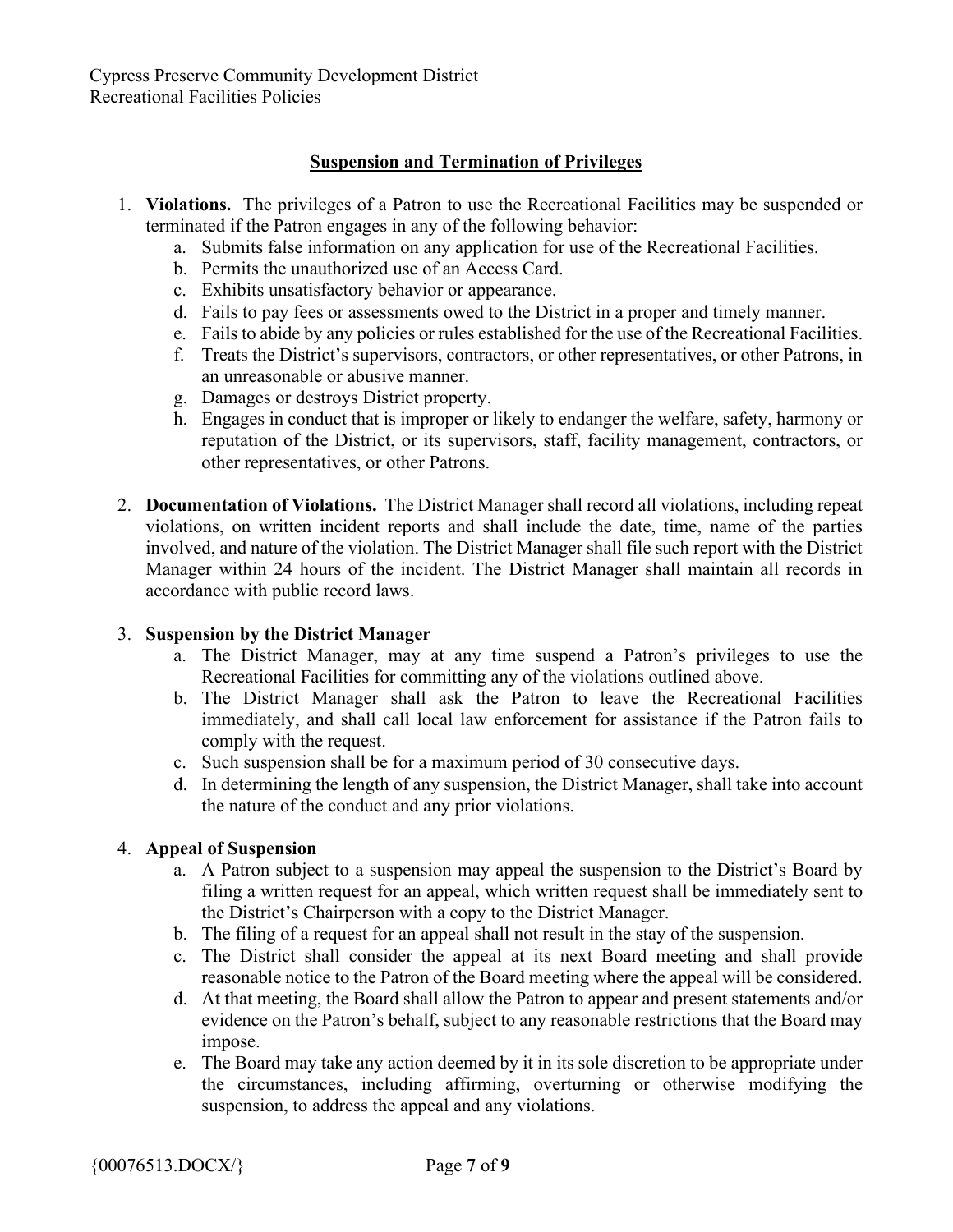Cypress Preserve Community Development District Recreational Facilities Policies

> f. In determining the appropriate action to be taken, the Board shall take into account the nature of the violation and any prior violations.

#### 5. **Longer Suspension or Termination of Privileges by the Board.**

- a. The District Manager may recommend to the Board, or the Board on its own initiative may elect to consider, a longer suspension or termination of a Patron's privileges for committing any of the violations.
- b. At least 15 days prior to any Board meeting where a longer suspension or termination is to be considered, the District shall send written notice of the meeting by United States mail to the Patron's last known address.
- c. Upon prior written request submitted by the Patron to the District at least 5 days prior to the meeting, the Board shall allow the Patron to appear at the meeting and present statements and/or evidence on the Patron's behalf, subject to any reasonable restrictions that the Board may impose.
- d. The Board may take any action deemed by it in its sole discretion to be appropriate under the circumstances to address the violations, including imposing a longer suspension or permanent termination of a Patron's privileges to use the Recreation Facilities.
- e. In determining the appropriate action to be taken, the Board shall take into account the nature of the violation and any prior violations.
- 6. **Trespass.** If a Patron subject to a suspension or termination is found on the premises, such Patron may be subject to arrest for trespassing.